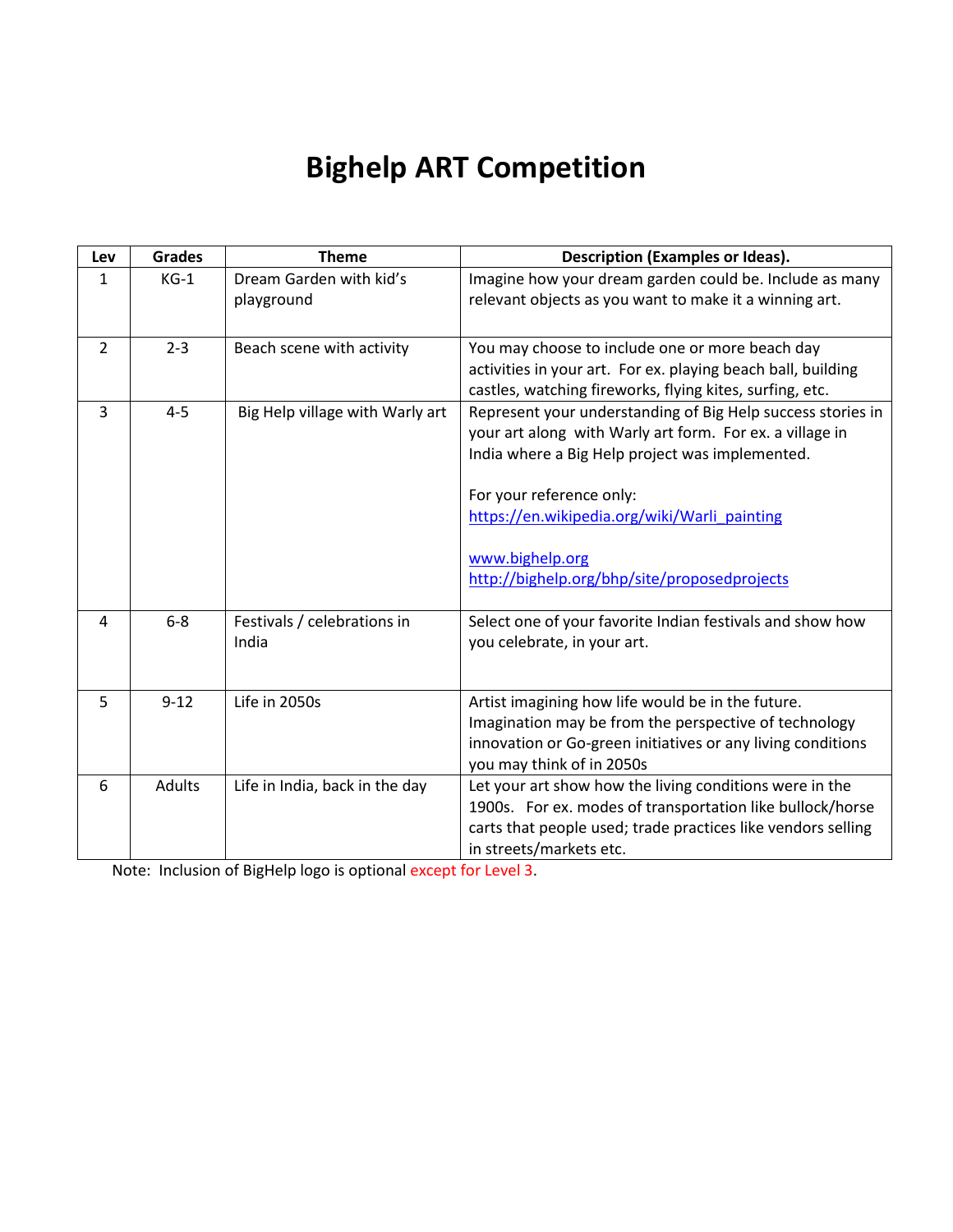# **Art Material:**

Please note the following rules regarding art material and techniques:

- Big Help will provide the blank white art paper to all participants.
- **Paper size: Level 1 and 2: 9x12 inch; and Level 3 to 6: 11x14 inch**
- **Time Allowed: 2 hrs (120 min) -> 2-4pm (Ends at 4pm sharp)**

All Participants should bring their own art material. You may bring your pads/clip boards to support the art paper on the table. Big Help will NOT provide any art material other than the art paper.

- Level 1-4 allowed using watercolor paints, pastels, crayons and color pencils.
- **EXECT:** Level 5-6 allowed using watercolor, acrylic, pastels, charcoal and color pencils.
- No other material is allowed like oil colors, clay or any 3D objects.

If your artwork needs additional drying time based on the media you use, may provide a portable container. The art and container will be returned on the event day. For evaluation your art is required to be transported to different locations. Big help is not responsible for any damages to the art.

# **Judging Criteria:**

Judging will be done by more than one expert in this field. The following is judging criteria:

- Beauty and appeal (Color scheme & affect) 10 points
- Skill (includes technique, neatness & quality) 10 points
- Uniqueness and interpretation of the theme 10 points
- Slogan/Caption 5 points (slogan is REQUIRED for all levels except for level 1)

# **On the day of the contest:**

if you already registered online, Arrive 15 min before the start of your assigned timeslot at the choice of your center.

- Participant can only select one center to attend for the art competition.
- No electronics/hand notes / reference material allowed during the contest.
- Bring your own coloring/art material. Blank art paper will be provided by Big Help.
- Bring your own water bottle. We recommend you bring some food/snacks to the venue, but you

should be eating them outside of the art room. No food is allowed inside the art room other than your own water bottle.

- Not allowed to use cell phones
- Allow Cell phone for listening to the music (level 5 and 6 only)

# **Special Request to parents:**

- **Bring your mask. Expected to wear mask during your stay in the premises.**
- Big Help conducts the competitions in the local libraries. Parents or accompanying relatives or friends should strictly follow the rules in the library and in the premises of that building.
- Parking is your responsibility. Please aware of the parking restrictions if any in and around Library premises
- **Level 1 and 2 : Parents should sign in and sign out. Big Help volunteers will make reasonable efforts in this regard**.